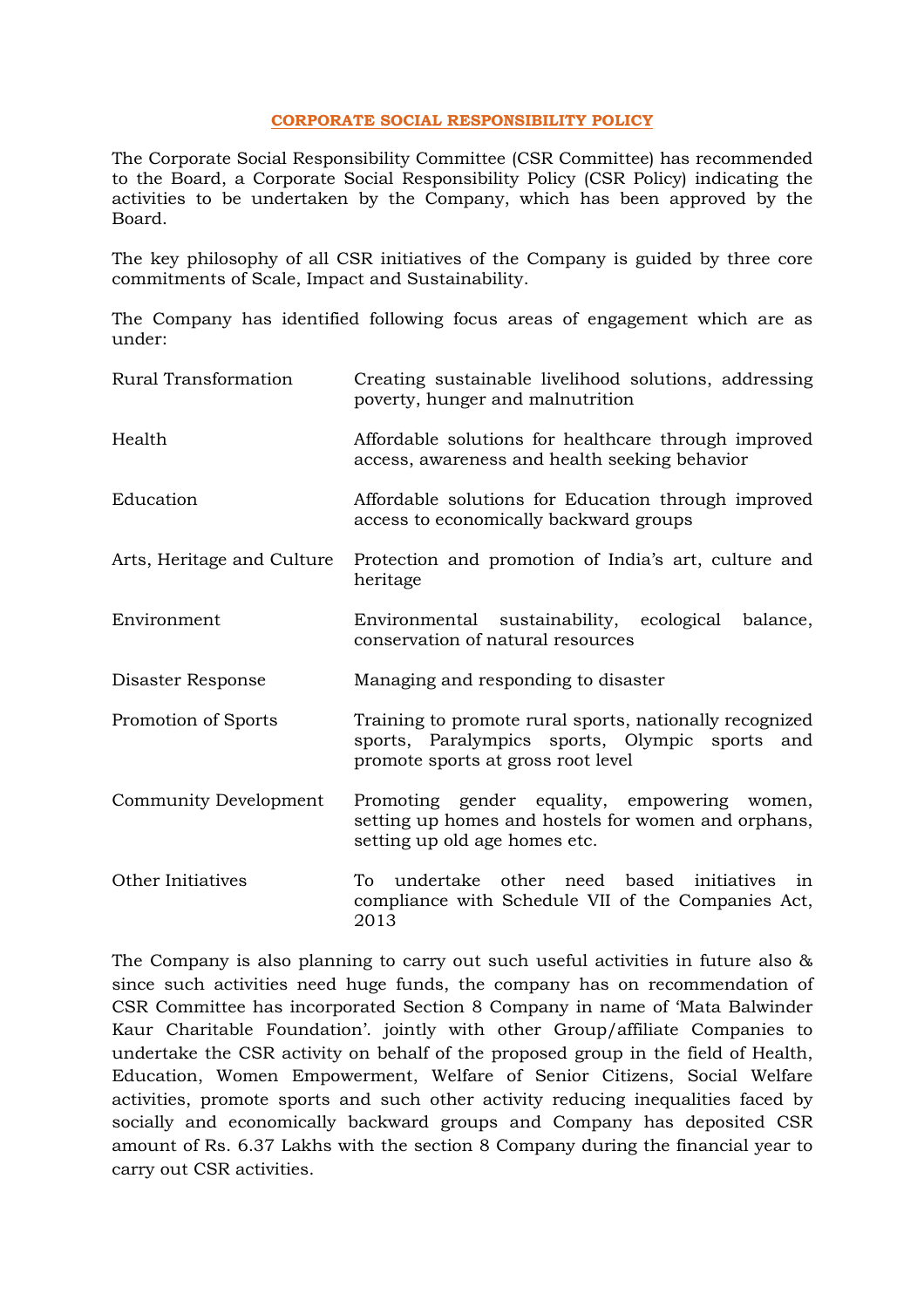## **COMPOSITION OF CSR COMMITTEE**

| S. No. | Name of Member       | Category | Designation                        |
|--------|----------------------|----------|------------------------------------|
|        | ARSHDEEP SINGH MUNDI | Director | Chairman<br>the<br>of<br>Committee |
|        | MANJOT SINGH MANN    | Director | Member<br>the.<br>of<br>Committee  |